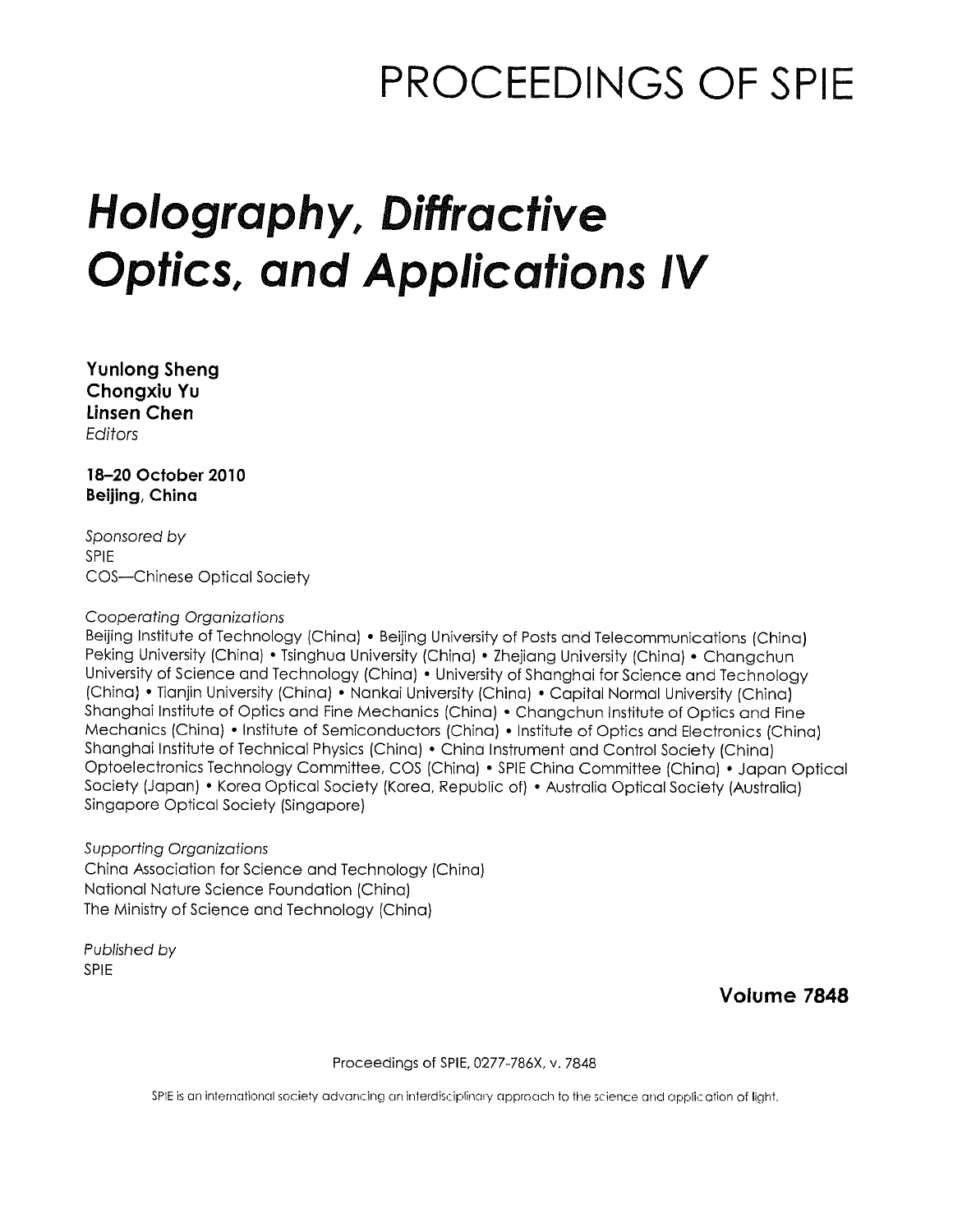### **Contents**

- xiii Symposium Committees
- xv Conference Committee
- xvii Fibre optic systems for gas detection principles, progress, and prospects (Plenary Paper) [7853-150] B. Culshaw, Univ. of Strathclyde (United Kingdom)

#### SESSION <sup>1</sup> DIFFRACTION OF PLASMONIC STRUCTURES

- 7848 <sup>02</sup> Resonance mechanism for the electromagnetic enhancement by an isolated subwavelength metallic groove (Invited Paper) [7848-01] S. Zhang, H. Liu, G. Mu, Nankai Univ. (China)
- 7848 03 Influence on the luminescence europium complex by localized surface plasmon of silver and gold nanoparticles (Invited Paper) [7848-03] F, Song, Q. Wang, Nankai Univ. (China) and Key Lab. of Weak Light Nonlinear Photonics, Ministry of Education (China); H. Zhao, Nankai Univ. (China); J. Liu, C. Ming, C. Zhang, J. Tian, J. Xu, Nankai Univ. (China) and Key Lab. of Weak Light Nonlinear Photonics, Ministry of Education (China); S. Lin, E. Y. B. Pun, City Univ. of Hong Kong (Hong Kong, China)
- 7848 04 The correlation between single-slit and inter-slit effects in a subwavelength metal double-slit device [7848-04] X.-L. Zhong, Y.-S. Zhou, Capital Normal Univ. (China); H.-Y. Wang, Tsinghua Univ. (China); F.-H. Wang, Capital Normal Univ. (China)
- <sup>7848</sup> <sup>05</sup> Beam shaping by the use of plasmonics (Invited Paper) [7848-02] B. Lee, S. Kim, D. Choi, Seoul National Univ. (Korea, Republic of)

#### SESSION <sup>2</sup> OPTICAL METROLOGY

- 7848 <sup>06</sup> Doppler phase-shifting interferometry and holography (Invited Paper) [7848-05] T. Yatagai, D. Barada, Utsunomiya Univ. (Japan)
- 7848 07 Three-dimensional Information encryption with phase extraction and phase shifting interferometry [7848-06] Y. Shi, Y. Wang, Graduate Univ. of the Chinese Academy of Sciences (China); Y. Yang, Beijing Univ. of Technology (China); J. Zhang, Graduate Univ. of the Chinese Academy of Sciences (China)
- 7848 OA 3D tire size code measurement by digital speckle pattern phase shifting interferometry [7848-09]

M. Zhu, Z. Huang, H. Zhang, H. Cai, Tianjin Univ. (China)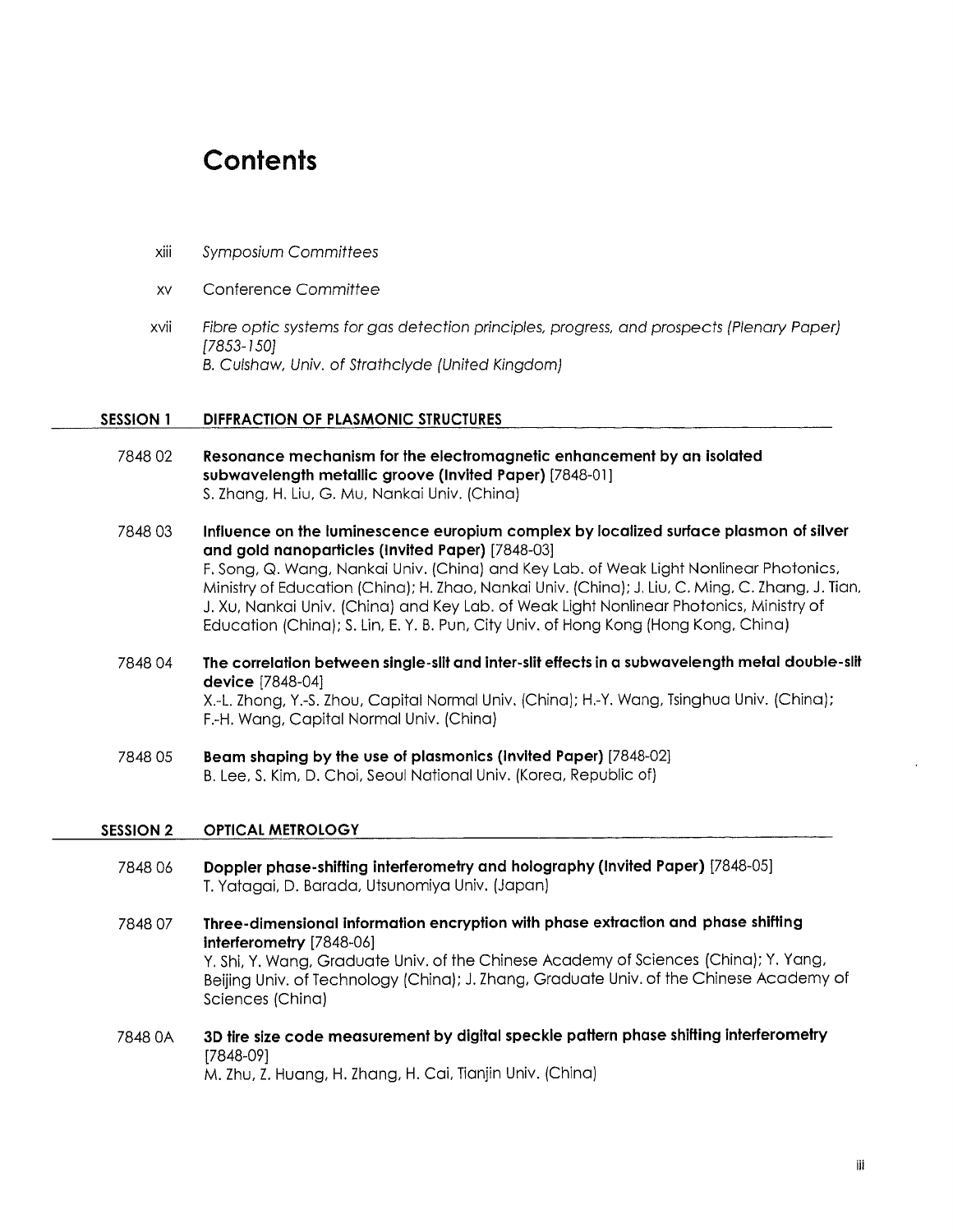7848 OB Feasibility of moire deflectometry for measuring temperature and electron number density of rocket exhaust plume [7848-10] Y. Chen, Y. Song, Z, Li, A. He, Nanjing Univ. of Science and Technology (China)

#### SESSION 3 NANO-OPTICS

7848 0C Efficiency improvement for a polarizing color filter based on submicron metal grating [7848-11]

Y. Ye, H. Zhang, Y. Zhou, S. Shen, L Chen, Soochow Univ. (China)

7848 OE Efficiency improvement in nanorod amorphous silicon thin film with ultrathin metal electrode for photovoltaic application [7848-13] C.-C. Chin, Y.-H. Ye, D.-W. Huang, National Taiwan Univ. (Taiwan, China)

7848 OF Surface plasmon resonance imaging biosensor based on silicon photodiode array (Invited Paper) [7848-14] S. Yin, Institute of Optics and Electronics (China); X. Sun, Institute of Optics and Electronics (China) and Sichuan Univ. (China); Q. Deng, L. Xia, C. Du, Institute of Optics and Electronics (China)

- 7848 0G Metallic superlens designed with close-to-cutoff of long-range SPP mode [7848-15] G. Tremblay, Y. Sheng, Univ. Laval (Canada)
- 7848 OH Microrheology of sodium polystyrene sulfonate (NaPSS) solutions with different polymer concentrations and molecular weights studied by diffusing wave spectroscopy [7848-16] Y.-Q. Chen, National Yang-Ming Univ. (Taiwan, China); C.-Y. Cheng, National Tsing Hua Univ. (Taiwan, China); C.-C. Chiang, National Yang-Ming Univ. (Taiwan, China); M.-T. Wei, Lehigh Univ. (United States); Y.-C. Huang, National Yang-Ming Univ. (Taiwan, China); O. Lavastre, H. Guillaume, D. Guillaume, Univ. de Rennes <sup>1</sup> (France); A. Chiou, National Yang-Ming Univ. (Taiwan, China)

#### SESSION 4 PHONICS CRYSTALS

7848 <sup>01</sup> Optical properties of two-dimensional square lattice photonic crystal based on holographic polymer-dispersed liquid crystal [7848-17] A. Y.-G. Fuh, M. S. Li, S.-T. Wu, S.-Y. Huang, H. C. Lin, National Cheng Kung Univ. (Taiwan, China)

#### SESSION 5 DIFFRACTIVE OPTICS I: DESIGN AND FABRICATION

<sup>7848</sup> 0M Properties of Fraunhofer and Fresnel diffraction by <sup>a</sup> high-order spiral phase plate made by direct laser writing lithography [7848-123] C. Fan, J. Xu, H. Pang, C. Ying, H. Wang, Zhejiang Normal Univ. (China) 7848 0O Design of an encapsulated fused-silica grating for two-port beam splitting [7848-22] W. Sun, C. Zhou, Shanghai Institute of Optics and Fine Mechanics (China) 7848 OP Diffraction efficiency analysis of blazed grating fabricated by direct laser writing [7848-23] D. Kuang, Z. Fang, Nankai Univ. (China)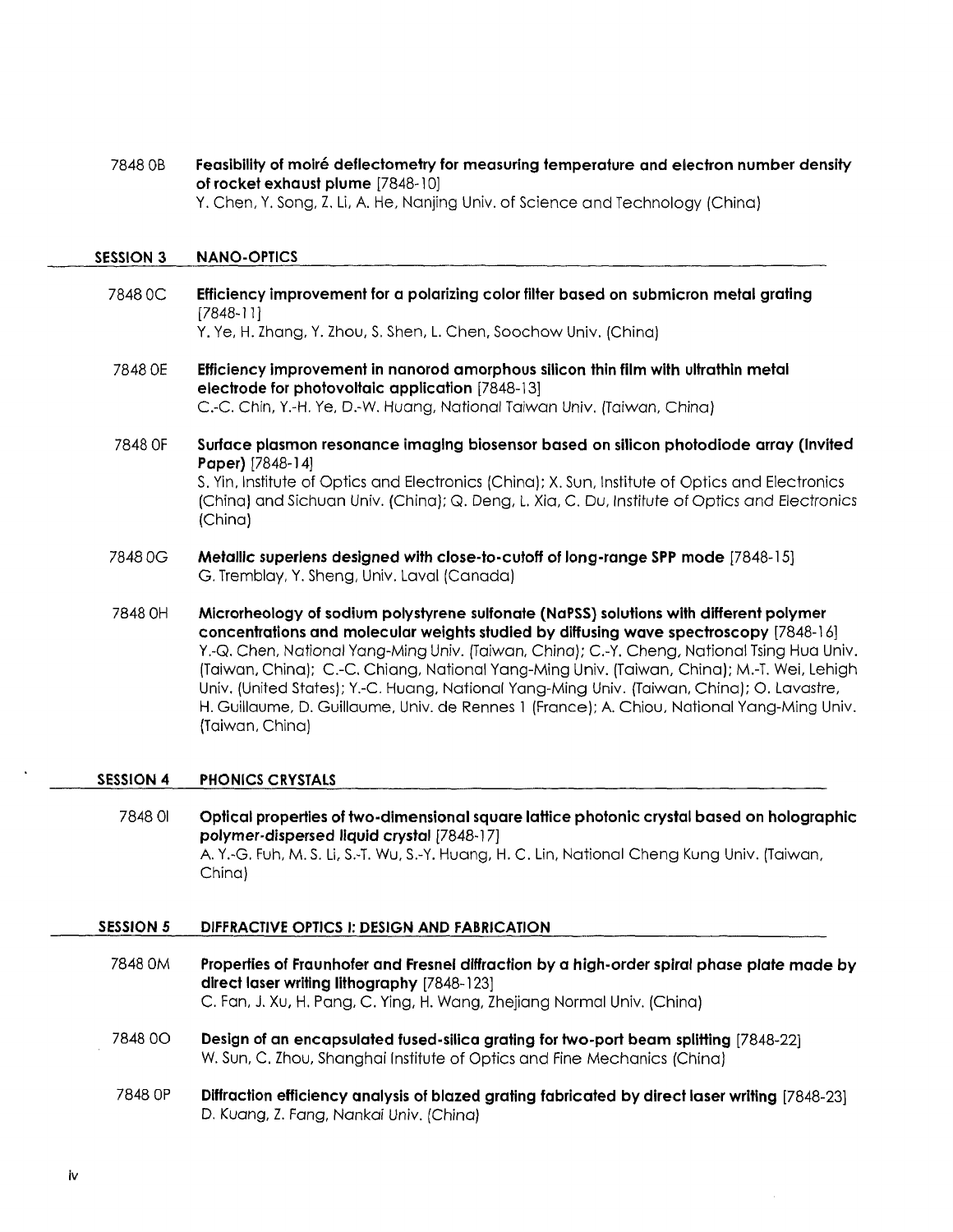- <sup>7848</sup> OQ Simulated annealing algorithm applied in adaptive near field beam shaping [7848-24] Z. Yu, H. Ma, S. Du, National Univ. of Defense Technology (China)
- 7848 OR Deep-etched fused silica gratings and applications (Invited Paper) [7848-25] C. Zhou, Shanghai Institute of Optics and Fine Mechanics (China)

#### SESSION <sup>6</sup> DIFFRACTIVE OPTICS II: DESIGN AND FABRICATION

- 7848 OS Fabrication of optical mosaic gratings by consecutive holographic exposures employing a latent-fringe based alignment technique (Invited Paper) [7848-26] L. Shi, L. Zeng, Tsinghua Univ. (China)
- 7848 OT Projection photolithography method for fabricating continuous surface structure with aperture less than  $10 \mu m$  [7848-27] L. Shi, Institute of Optics and Electronics (China) and Univ. of Electronic Science and Technology of China (China); W. Zhang, Institute of Optics and Electronics (China) and Southwest Institute of Applied Magnetics (China); X. Dong, Institute of Optics and Electronics (China); Y. Ye, Univ. of Electronic Science and Technology of China (China); C. Du, Institute of Optics and Electronics (China)
- 7848 0U Artificial compound-eye imaging system with a large field of view based on a convex solid substrate [7848-28] Y. Zhang, Sichuan Univ. (China) and Institute of Optics and Electronics (China); J. Du, Sichuan Univ. (China); L. Shi, X. Dong, X. Wei, C. Du, Institute of Optics and Electronics (China)
- 7848 0V Fabrication of the convex blazed grating [7848-29] Q. Liu, H. Wang, P. Sun, J. Wu, Soochow Univ. (China)
- 7848 0W Fabrication of microstructures on silicon by multiple beam holographic method using nanosecond laser pulses [7848-30] H. Zhang, Z. Fang, L. Chen, Soochow Univ. (China)

#### SESSION 7 VOLUME AND DYNAMIC HOLOGRAM STORAGE

- 7848 OX Compensation for pixel mismatch based on <sup>a</sup> three-pixel model in volume holographic data storage [7848-31] H. Gu, L. Cao, Q. He, G. Jin, Tsinghua Univ. (China)
- <sup>7848</sup> 0Y Study of collinear VHS: point spread function and shift selectivity (Invited Paper) [7848-32] C.-C. Sun, Y.-W. Yu, C.-Y. Cheng, National Central Uniy. (Taiwan, China)
- 7848 <sup>10</sup> Deformation originated from the thermal expansion of volume holograms [7848-34] C. S. Wu, National Central Univ. (Taiwan, China); C. M. Shih, H. M. Chu, Chung Yuan Christian Univ. (Taiwan, China); T. Y. Chung, Y. W. Yu, C. C. Sun, National Central Univ. (Taiwan, China)
- 7848 <sup>12</sup> Rewritable collinear holographic Image storage with BR-D96N film [7848-36] A. Ning, N. Menke, S. Yan, Inner Mongolia Univ. (China); N. Hampp, Philipps-Univ. Marburg (Germany)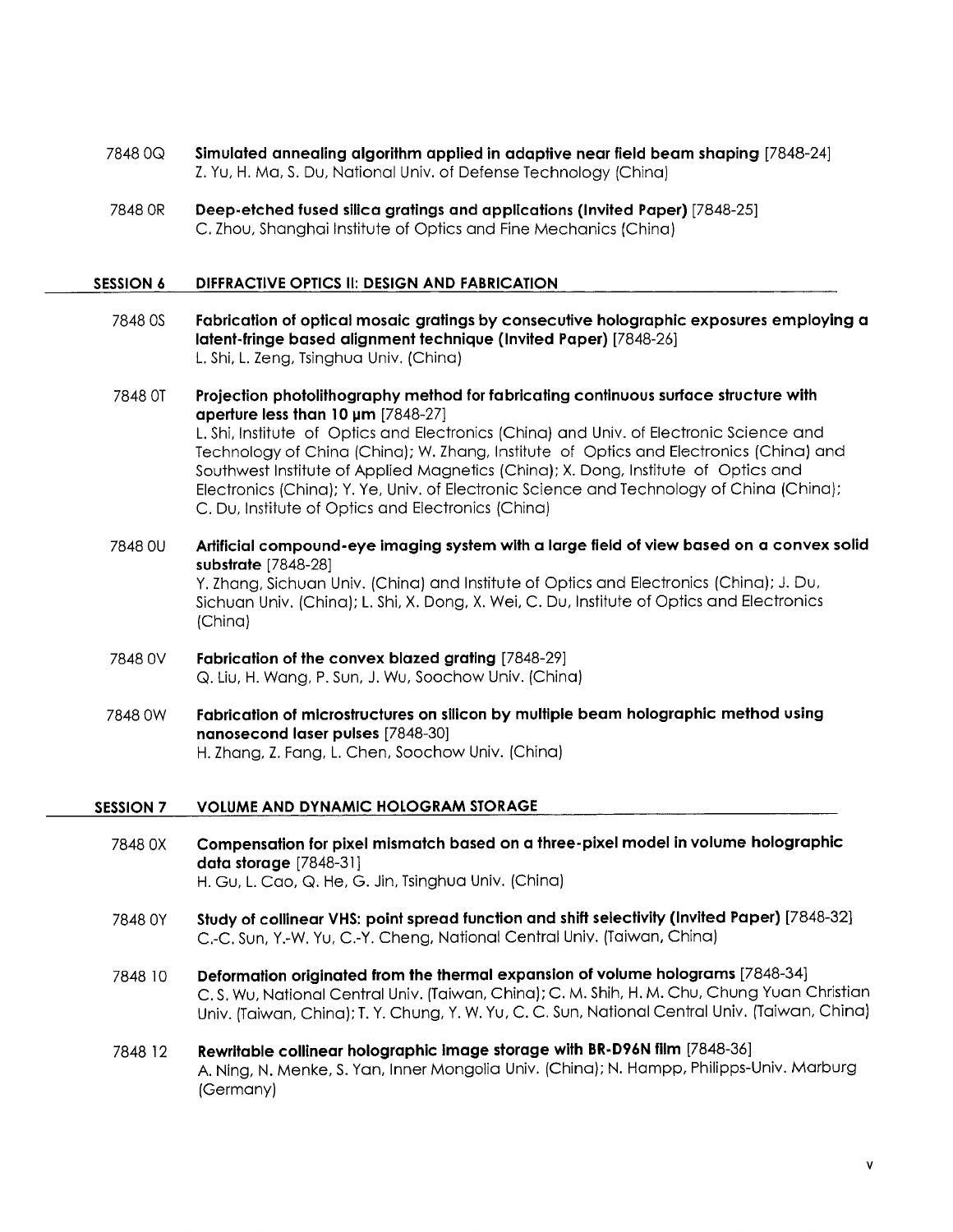#### SESSION 8 DIFFRACTIVE OPTICS APPLICATIONS <sup>I</sup>

7848 <sup>14</sup> Measurement of picosecond laser pulses using an autocorrelator and a FROG apparatus [7848-39] L. Zhu, Shanghai Institute of Optics and Fine Mechanics (China) and Graduate Univ. of Chinese Academy of Sciences (China); C. Zhou, W. Jia, Shanghai Institute of Optics and Fine Mechanics (China); Z. Fan, Beijing GK Laser Technology Co., Ltd. (China) and The Academy of Opto-Electronics (China); Y. Ma, The Academy of Opto-Electronics (China) and Graduate Univ. of Chinese Academy of Sciences (China); G. Niu, Beijing GK Laser

Technology Co., Ltd. (China)

7848 <sup>15</sup> Focal shift and axial dispersion of binary pure-phase filters in focusing systems [7848-40] J. Yu, C. Zhou, W. Jia, A. Hu, Shanghai Institute of Optics and Fine Mechanics (China)

#### SESSION 9A DIFFRACTIVE OPTICS APPLICATIONS II

- 7848 <sup>16</sup> Ultra-high channel-count fiber Bragg grating based on the utilization of the phase-only sampling (Invited Paper) [7848-41] H. Li, X. Chen, Shizuoka Univ. (Japan)
- 7848 <sup>17</sup> Linearly chirped supercontinuum for time-stretched analog-to-digital conversion [7848-42] Y. Teng, C. Yu, J. Yuan, J. Chen, Beijing Univ. of Posts and Telecommunications (China)

7848 <sup>18</sup> Application to the design of guide-mode resonance grating filter with using simulated annealing method [7848-43] J. Ma, Y. T. Fan, C. Zhou, S. Wang, H. Cao, Shanghai Institute of Optics and Fine Mechanics (China)

- 7848 <sup>19</sup> Research on the recording hologram with Foveon in digital color holography [7848-44] Q. Song, Lab. d'Acoustique de I'Univ. du Maine, CNRS (France) and Kunming Univ. of Science and Technology (China); Y. Wu, The Academy of Equipment Command & Technology (China); P. Tankam, Lab. d'Acoustique de I'Univ. du Maine, CNRS (France); P. Picart, Lab. d'Acoustique de I'Univ. du Maine, CNRS (France) and Ecole Nationale Superieure d'lngenieurs du Mans (France); J. Li, Kunming Univ. of Science and Technology (China) and Ecole Nationale Superieure d'lngenieurs du Mans (France)
- 7848 1A Measurement of inner surface profile of a tube using two wavelength phase-shifting digital holography [7848-45] M. Yokota, T. Adachi, Y. Sakamoto, Shimane Univ. (Japan)

#### SESSION 9B INTEGRATED IMAGING AND WAVEFRONT ENCODING

- 7848 1B Capture of the three-dimensional information based on integral imaging and its sampling analysis (Invited Paper) [7848-52] J.-H. Park, D. Han, N. Kim, Chungbuk National Univ. (Korea, Republic of)
- 7848 1E Phase compensation for eliminating black-matrix effect of phase-only spatial light modulator [7848-55] J. Tian, D. Li, H. Qi, J. Zheng, Shenzhen Univ. (China)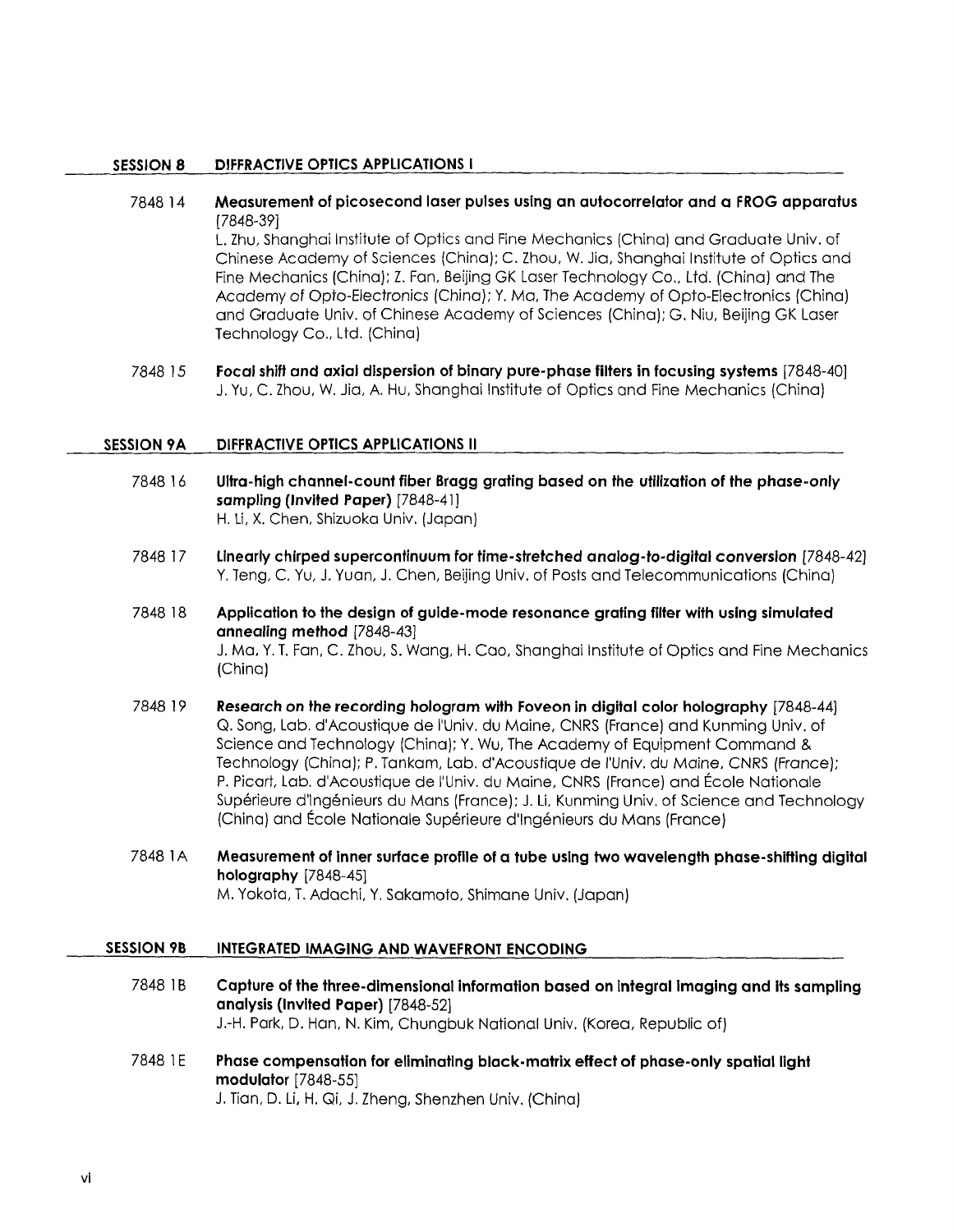7848 1F Phase calibration of spatial light modulators by heterodyne interferometry [7848-56] R. Wang, D. Li, M. Hu, J. Tian, Shenzhen Univ. (China)

#### SESSION 10A DIGITAL HOLOGRAPHY

- 7848 <sup>11</sup> Contrast between the wavelet transform with coefficients selection method and the traditional frequency domain filtering method for digital hologram reconstruction [7848-48] H. Xia, M. Li, M. Tang, Soochow Univ. (China)
- 7848 1J Application of phase unwrapping algorithm based on least-squares and iteration in digital holography [7848-49] H. Xia, R. Guo, Z. Fan, X. Qian, B. Yang, Kunming Univ. of Science and Technology (China)
- 7848 1K Study of color digital holography of large size object with zero-order elimination [7848-50] J. Gui, J. Li, Y. Zhang, Y. Lou, Z. Fan, Kunming Univ. of Science and Technology (China)
- 7848 1L Optimization research for digital hologram recording system of big objects [7848-51 ] Y. Lou, J. Li, Y. Zhang, J. Gui, C. Li, Z. Fan, Kunming Univ. of Science and Technology (China

#### SESSION 10B OPTICAL DISPLAY

- 7848 1M Analysis on the 3D crosstalk in stereoscopic display (Invited Paper) [7848-57] H.-J. Choi, Sejong Univ. (Korea, Republic of)
- 7848 IN Resonant diffraction grating designed for beam splitting and color separation in Fresnel diffraction region [7848-58] Y. Fang, Q. Tan, G. Jin, Tsinghua Univ. (China)
- 7848 10 Depth-fused three-dimensional display using polarization distribution [7848-59] S. Park, S.-W. Min, Kyung Hee Univ. (Korea, Republic of)
- 7848 1P Laser imaging method using computational holography [7848-60] T. Wang, Y. Yu, H. Zheng, Shanghai Univ. (China)

#### POSTER SESSION

- 7848 1Q A novel method for mapping two-dimensional polarization distribution [7848-61] C.-H. Niu, X.-H. Mao, Beijing Information Science & Technology Univ. (China)
- <sup>7848</sup> 1R Numerical study on radially polarized beam focusing through dielectric interface and metallic film [7848-62] X. Gao, L. Ning, Guilin Univ. of Electronic Technology (China); X. Gan, Swinburne Univ. of Technology (Australia)
- 7848 IS Theoretical and experimental analysis of Maxwell fish-eye spherical lens diffraction intensity [7848-63] Z. Cai, H. Lv, A. Liu, J. Tong, X. Yi, Q. Li, X. Wang, Y. Ding, Xiaogan Univ. (China)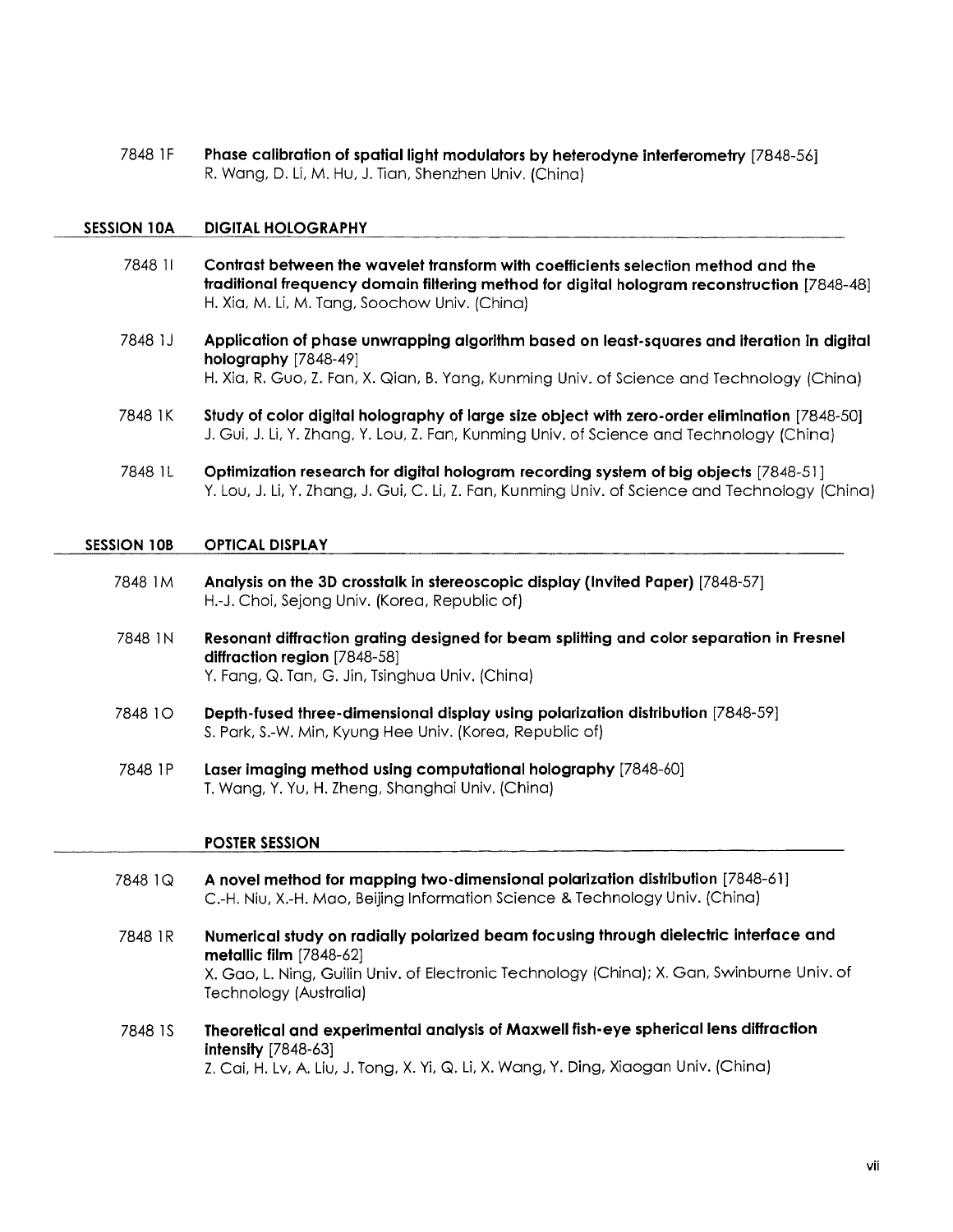- 7848 1U Glasses-free 3D display system using grating film for parallax image separation [7848-65] K. Sakamoto, M. Kuwata, Konan Univ. (Japan)
- 7848 1V Fabrication of photonic crystals using holography and study for the lattice constant changes [7848-66] J. Han, H. Zhang, T. Zhao, Capital Normal Univ. (China)
- 7848 1X Shape the unstable laser beam using diffractive optical element array [7848-68] Y. Li, C. Qiu, L. Pan, T. Xing, W. Lin, C. Zhou, Institute of Optics and Electronics (China)
- 7848 1Y Eliminating zero-order diffraction in the digital holography wavefront reconstruction with adjustable magnification [7848-69] J. Li, Kunming Univ. of Science and Technology (China) and Ecole Nationale Superieure d'lngenieurs du Mans (France); Q. Song, Lab. d'Acoustique de I'Univ. du Maine, CNRS (France) and Kunming Univ. of Science and Technology (China); P. Tankam, Lab. d'Acoustique de I'Univ. du Maine, CNRS (France); P. Picart, Lab. d'Acoustique de I'Univ. du Maine, CNRS (France) and École Nationale Supérieure d'Ingénieurs du Mans (France)
- 7848 1Z Application of the angular spectrum diffraction transform in the design of binary optical element [7848-70] Y, Wu, The Academy of Equipment Command & Technology (China); J. Li, Kunming Univ. of Science and Technology (China)
- 7848 20 4-views flat tabletop display using prism film for viewing angle control [7848-71 ] K. Sakamoto, T. Honda, Konan Univ. (Japan)
- 7848 21 The scattering characteristic of diffractive optics [7848-72] W. Jia, Y. Wang, F. Huang, J. Hou, Mechanical Engineering College (China)
- 7848 22 Analysis on light intensity distribution of diffraction of "unequal slit width" gratings [7848-73] X. Wang, Beijing Technology and Business Univ. (China); Z. Hong, Shandong Normal Univ. (China); X. Li, Beijing Technology and Business Univ. (China)
- 7848 23 Design and analysis of waveguide grating coupling with gradually changing periods for optical interconnection [7848-74] X. Feng, National Univ. of Defense Technology (China) and Information Engineering Univ. (China); J. Ji, W. Dou, National Univ. of Defense Technology (China)
- 7848 24 Modeling and characterization of tunable photonic crystal waveguides based on two-dimensional periodic arrays of silicon pillars [7848-75] H. Butt, Q. Dai, T. D. Wilkinson, G. A. J. Amaratunga, Univ. of Cambridge (United Kingdom)
- 7848 <sup>25</sup> Multi-image hiding method based on polarization multiplexing digital holography [7848-76] Z. Zhu, S. Feng, S. Nie, J. Zhang, Nanjing Normal Univ. (China)
- 7848 26 Single-exposure color digital holography [7848-77] S. Feng, Y. Wang, Z. Zhu, S. Nie, Nanjing Normal Univ. (China)
- 7848 27 Improved algorithm for diffraction calculation [7848-78] X. Wang, C. Li, S. Yuan, Kunming Univ. of Science and Technology (China)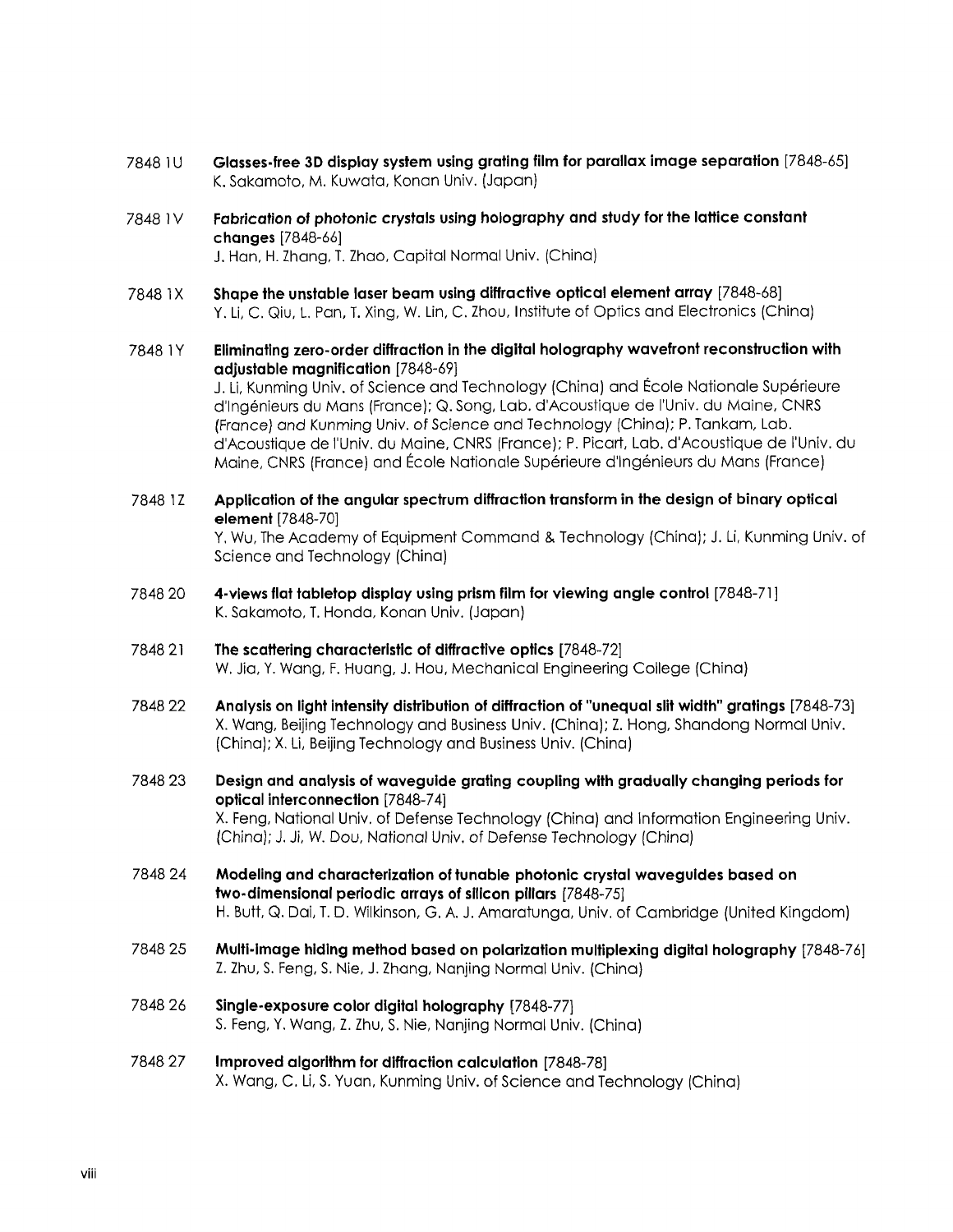- 7848 28 Optimization of multiplexed holograms for multidimensional tomographic imaging [7848-79] L. Song, Z. Jiang, Z. Xu, J. Yang, Beijing Univ. of Technology (China)
- 7848 29 Subwavelength focusing of nanopatterned photon sieves [7848-80] Y. Xue, W. Ge, C. Wang, B. Cao, Soochow Univ. (China)
- 7848 2A Tunable volume holographic filter based on the photorefractive grating [7848-81] M. Zhang, H. Meng, Z. Le, Zhejiang Univ. of Technology (China)
- 7848 2B Controlling the propagating features of light through two-dimensional coupled-cavity photonic crystal waveguides [7848-82] S. Feng, L. Ao, Y. Wang, Minzu Univ. of China (China)
- 7848 2C Micro-spectrometer based on flat field holographic concave grating [7848-83] C. Li, X. Chen, J. Wu, Z. Hu, Soochow Univ. (China)
- 7848 2D Position of virtual image formed by bi-grating imaging [7848-84] W. Zhang, T. Luo, G. Huang, Y. Xiao, X. Lu, Guangxi Univ. (China)
- 7848 2E Off-axis reflection digital holographic microscopy for micron structure tomography measurement [7848-85] G. Cheng, Z. Jiang, D. Wang, M. Ding, H. Cui, Beijing Univ. of Technology (China)
- <sup>7848</sup> 2F Label stacking of the time-stacked SAC labels in optical packet switching with a simple label recognition based on FWM [7848-86] Y. Shi, Q. Zhang, C. Yu, X. Xin, Beijing Univ. of Posts and Telecommunications (China)
- 7848 2G A new method of calculating the diffraction efficiency for diffraction/refraction infrared hybrid system [7848-87] T. Wang, J. Bai, Y. Liang, X. Hou, Zhejiang Univ. (China)
- 7848 2H Air impurity in holographic photonic crystals made with dichromated gelatin [7848-88] Z. Ren, S. Li, North China Electric Power Univ. (China); D. Liu, Beijing Normal Univ. (China)
- 7848 <sup>21</sup> Diffraction intensity analysis of a transmission prism grating [7848-89] X. Liu, Harbin Engineering Univ. (China); G. Zhang, Beijing Institute of Graphic Communication (China)
- 7848 2J Characteristics analysis of a transmission prism grating based on blazed gratings [7848-90] G. Zhang, Beijing Institute of Graphic Communication (China); X. Liu, Harbin Engineering Univ. (China)
- 7848 2K A novel structure photonic crystal fiber based on bismuth-oxide for optical parametric amplification [7848-91] C. Jin, J. Yuan, C. Yu, Beijing Univ. of Posts and Telecommunications (China)
- 7848 2L Sub-wavelength metal polarization gratings array used in polarization imaging [7848-92] P. Sun, Q. Liu, J. Wu, Soochow Univ. (China)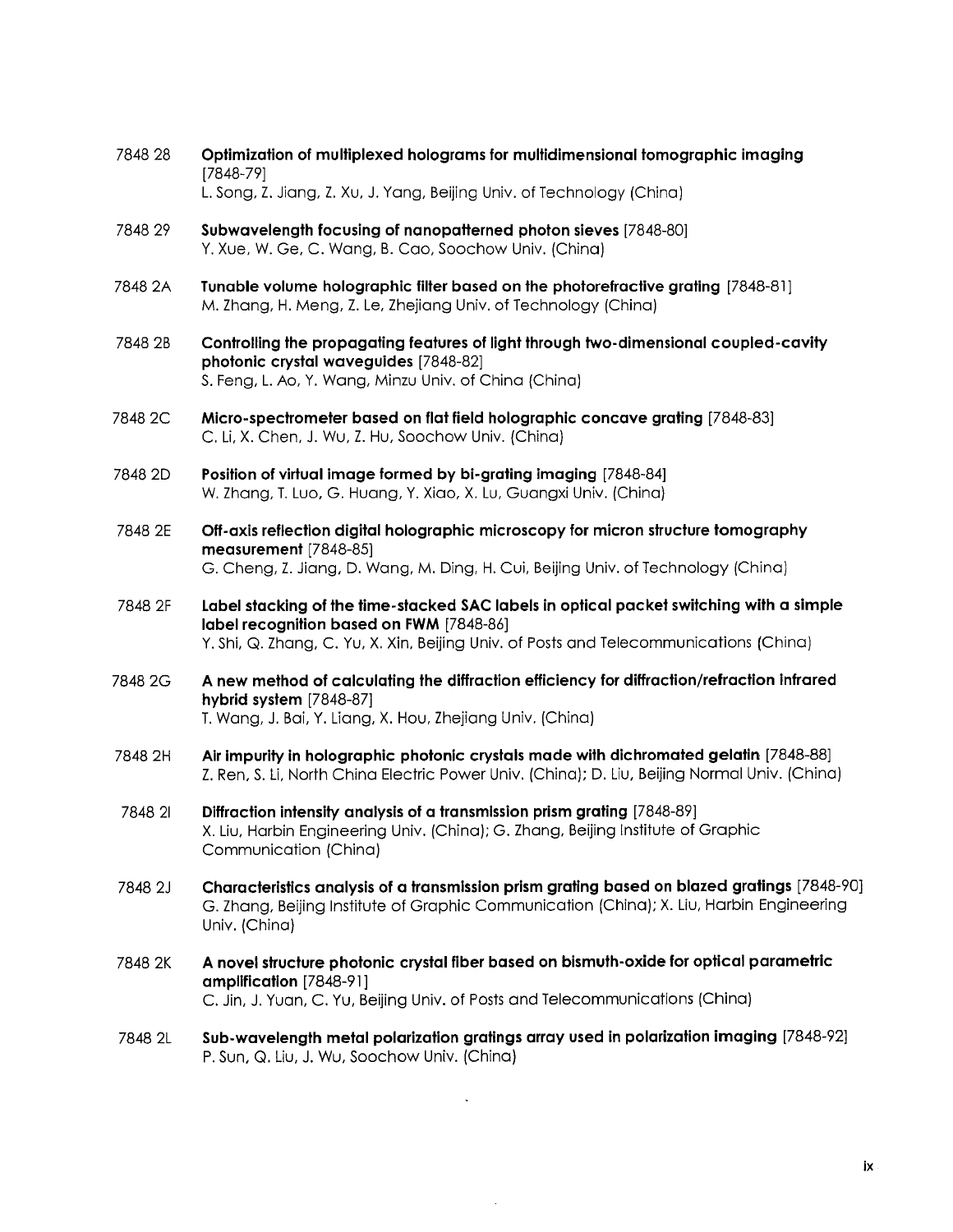- 7848 2N Reference wavefront reconstruction based on spatial light modulator [7848-94] N. Liang, M. Hu, R. Guo, S. Lu, Xi'an Technological Univ. (China)
- 7848 20 Characteristics of subwavelength photolithography based on surface plasmon polaritons [7848-95] W. Ge, Y. Xue, C. Wang, B. Cao, Soochow Univ. (China)
- 7848 2P Multiple binary images hiding with bit-plane composition and jigsaw transform [7848-96] Y, Shi, Y. Wang, Graduate Univ. of the Chinese Academy of Sciences (China); Y. Yang, Beijing Univ. of Technology (China); J. Zhang, Graduate Univ. of the Chinese Academy of Sciences (China)
- 7848 2Q Multiple-Image encryption with spatial information prechoosing and cascaded blocks scrambling [7848-97] Y. Yang, Beijing Univ. of Technology (China); Y. Wang, Y. Shi, J. Zhang, Graduate Univ. of the Chinese Academy of Sciences (China); W. Hao, Beijing Univ. of Technology (China)
- 7848 2R Comparative research on the crosstalk characteristics of acoustic-optic tunable filters with different bandwidth used in the communication [7848-98] W. Liu, Capital Normal Univ. (China); L. Ban, Y. Sun, Beijing Institute of Technology (China)
- 7848 2S Bi-grating imaging by computer simulating [7848-99] W. Zhang, Y. Xiao, X. Huang, L. Wan, Q. Yang, Guangxi Univ. (China)
- <sup>7848</sup> 2T OCDMA over WDM PON system using DQPSK modulation and balanced detection [7848-100]

F. Deng, Q. Zhang, C. Yu, Beijing Univ. of Posts and Telecommunications (China)

7848 2U Design and simulation of a polarized color filter based on sub-wavelength metal gratings [7848-101]

Y. Zhang, Y. Zhou, L. Chen, Soochow Univ. (China)

- 7848 2V Application of digital holography in temperature distribution measurement [7848-102] G. Wang, Beijing Univ. of Technology (China) and Henan Institute of Metrology (China); Y. Li, D. Wang, J. Zhao, Beijing Univ. of Technology (China)
- 7848 2W Diffraction spectrum of variable line space plane grating at oblique incidence [7848-103] Y. Luo, J. Lou, Y. Liu, W. Tian, China Jiliang Univ. (China)
- 7848 2X High-resolution holographic imaging technology by microscopic image plane holography [7848-104] X. Wang, Handan College (China); W. Gong, F. Liu, H. Wang, Hebei Univ. of Engineering (China)
- 7848 2Z Cell imaging techniques based on digital image plane holography [7848-106] Z. Chen, Handan College (China); W. Gong, F. Liu, H. Wang, Hebei Univ. of Engineering (China)
- 7848 30 Study on the unweighted least-squares phase unwrapping algorithm [7848-107] X. Wang, Handan College (China); Z. Zhang, Z. Guo, H. Wang, Hebei Univ. of Engineering (China)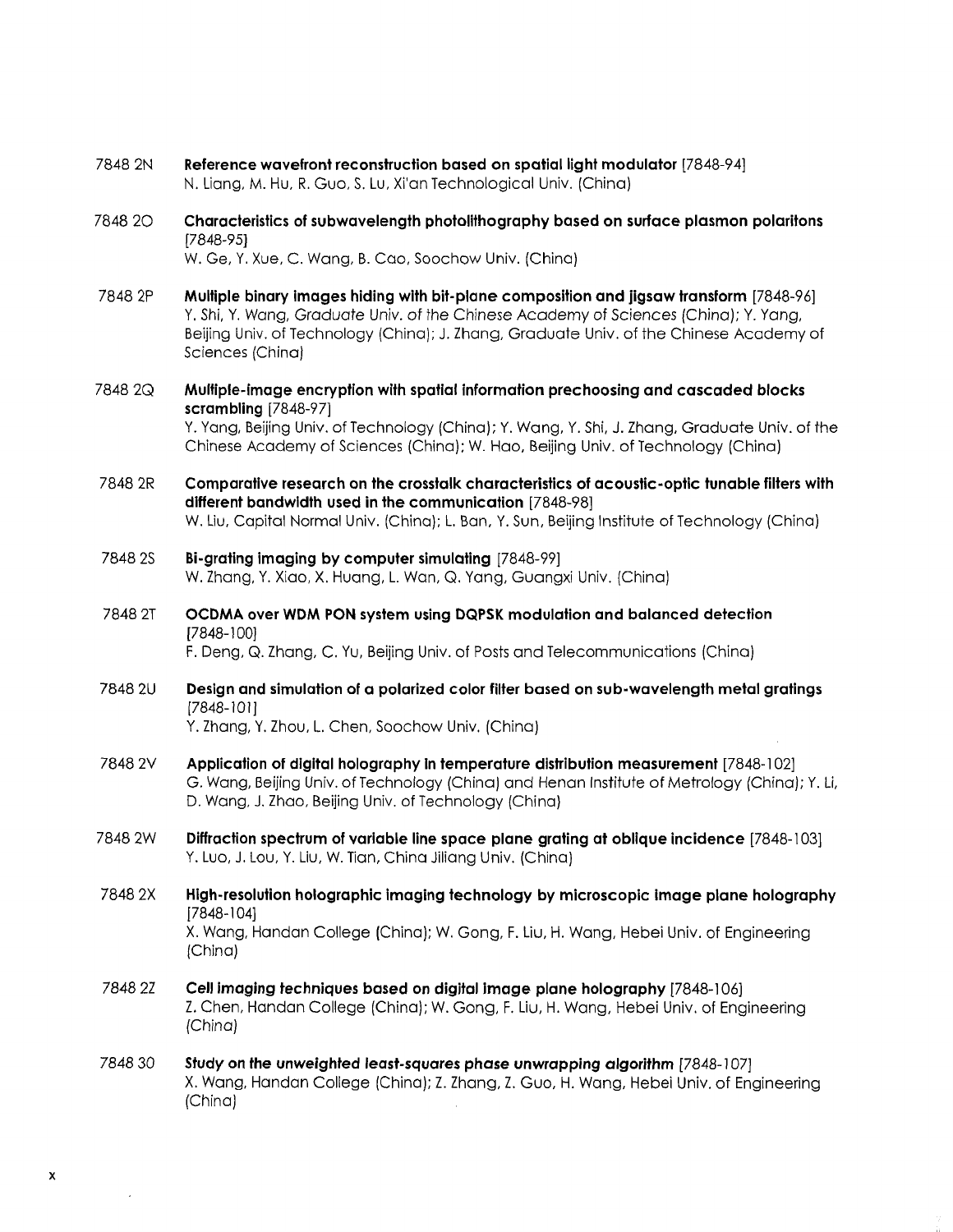- 7848 <sup>31</sup> Computer generated holograms of 3D objects with reduced number of projections [7848-108] S. Huang, D. Liu, J. Zhao, Shanghai Univ. (China)
- 7848 32 Reduction of speckle noise in digital holography by using of multiple holograms [7848-109] Z. Chen, Handan College (China); Z. Guo, Z. Zhang, H. Wang, Hebei Univ. of Engineering (China)
- 7848 34 Microscopy based on digital lensless Fourier transforms holography [7848-111 ] Z. Chen, Handan College (China); F. Liu, W. Gong, H. Wang, Hebei Univ. of Engineering (China)
- <sup>7848</sup> <sup>36</sup> Performance of volume phase holographic transmission grating recorded in DCG for PGP [7848-113] M. Li, M. Tang, H. Xia, C. Fang, J. Wu, X. Zhao, Soochow Univ. (China)
- <sup>7848</sup> <sup>37</sup> 40-Gbit/s PON over OCDMA uplink using DQPSK/OOK orthogonal remodulation [7848-114] J. Chen, Q. Zhang, C. Yu, X. Xin, Y. Shi, F. Deng, C. Jin, Beijing Univ. of Posts and Telecommunications (China)
- 7848 38 Study on the polarization grating working in 1053-nm wavelength [7848-115] Q. Liu, P. Sun, H. Wang, J. Wu, Soochow Univ. (China)
- 7848 39 Eight-channel Fourier transform computer generated holograms [7848-116] R. Guo, Xi'an Technological Univ, (China), Xi'an Institute of Optics and Precision Mechanics (China), and Graduate School of the Chinese Academy of Sciences (China); B. Yao, Xi'an Institute of Optics and Precision Mechanics (China); J. Han, S. Lu, C. Duan, Xi'an Technological Univ. (China); F. Wang, Beijing Institute of Technology (China)
- 7848 3B The Monte Carlo simulation of focused Gaussian beam for the aberration systems [7848-118] S. Li, X. Cui, Y. Niu, D. Zhang, J. Zhu, Y. Zhang, F. Li, Tibet Institute for Nationalities (China)
- <sup>7848</sup> 3C Application of fractal masks to determination phase discontinuities in transparent objects [7848-119] A. A. Zinchik, Y. B. Muzychenko, S. Stafeev, Univ. of Information Technologies, Mechanics and Optics (Russian Federation)
- 7848 3D Focusing properties of fractal phase-type zone plates [7848-120] Y. B. Muzychenko, A. A. Zinchik, S. Stafeev, Univ. of Information Technologies, Mechanics and Optics (Russian Federation)
- 7848 3E An FPGA-based controlling and data acquisition scheme for the demodulation of quasi-distributed FBG sensing system [7848-121] R. Yu, Y. Wang, K. Wang, Beijing Univ. of Posts and Telecommunications (China)
- 7848 3G Analysis and control of thin film stresses during extreme ultraviolet lithography mask blank fabrication [7848-124] L. Zheng, Harbin Institute of Technology (China)